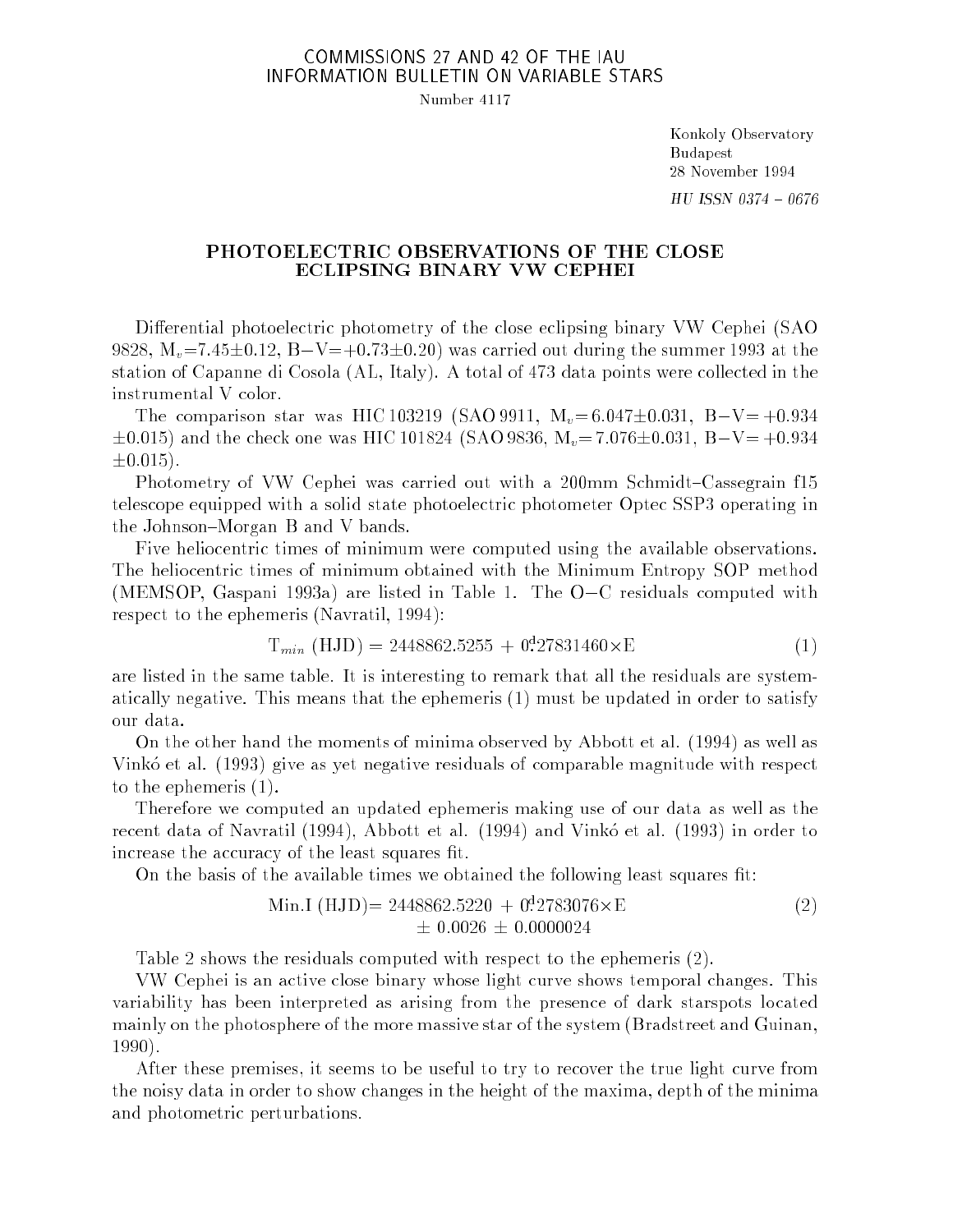

Figure 1. Light curve of VW Cephei. The solid line is the signal restored with the optimum Wiener filter and the squares are the individual data points.

| Observed Minima         | Е.     | $() = ()$ |          |
|-------------------------|--------|-----------|----------|
|                         |        |           |          |
| $2449186.479 \pm 0.003$ | 1164   | $-0.005$  | (Min.I)  |
| $2449191.479 \pm 0.008$ | 1182   | $-0.014$  | (Min.I)  |
| $2449192.457 \pm 0.006$ | 1185.5 | $-0.010$  | (Min.II) |
| $2449192.604 \pm 0.005$ | 1186   | $-0.003$  | (Min.I)  |
| $2449193.42 \pm 0.02$   | 1189   | $-0.022$  | (Min.I)  |

Table 1. Heliocentric times of minimum

In order to recover a convenient estimate of the true signal from the noisy data we processed the noisy phased data with a signal restoration technique based on the Optimum Wiener Filter Theory (Gaspani, 1993b).

Figure 1 shows the restored light curve, graphed as a solid line across the original data points and Table 3 shows the results obtained.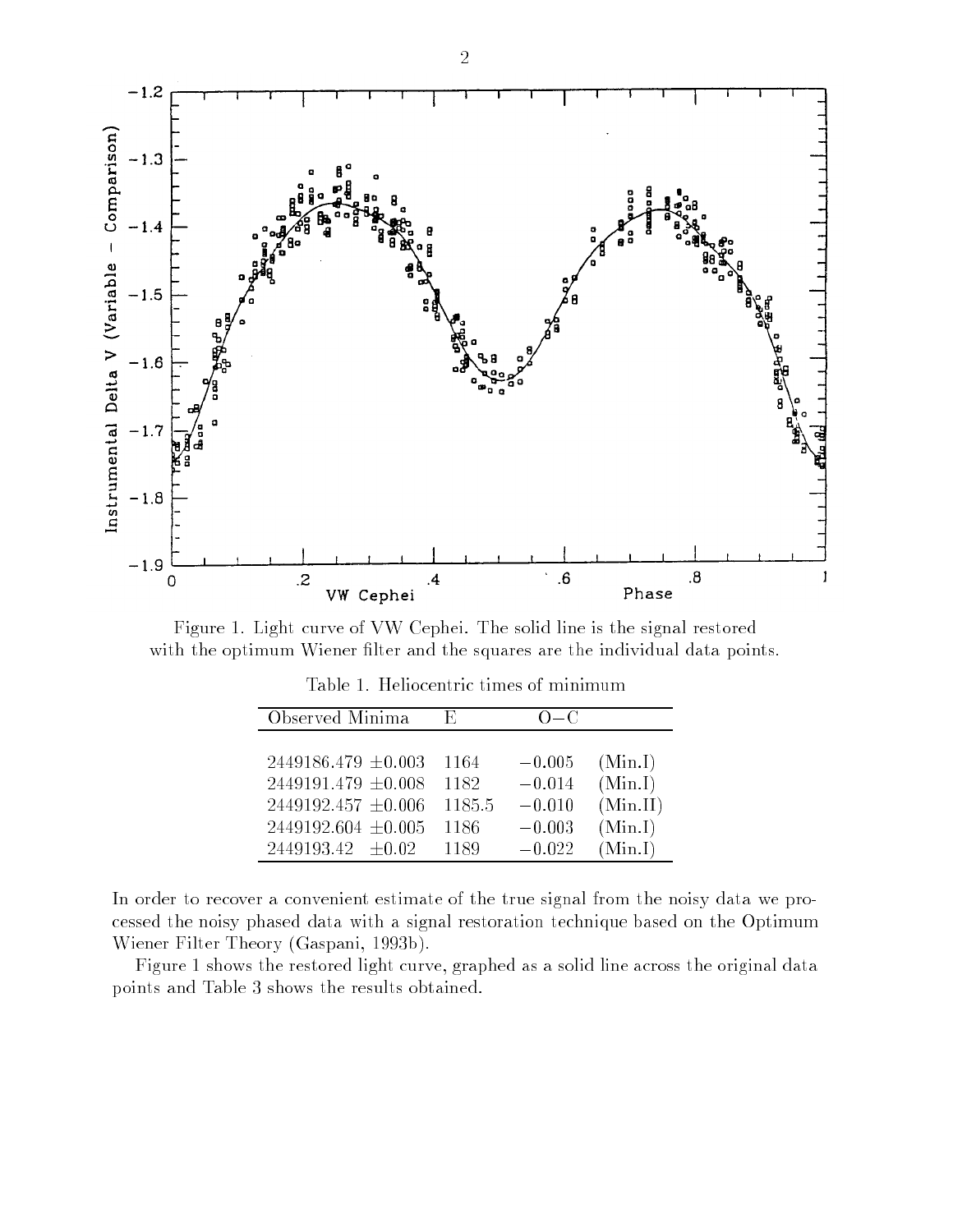| Epoch  | Observed time | Residual | Source         |
|--------|---------------|----------|----------------|
| Е      | of minimum    | $(O-C)$  |                |
|        | JD 2440000+   |          |                |
|        |               |          |                |
| $-7.5$ | 8860.438      | 0.002    | (a)            |
| $-0.5$ | 8862.386      | 0.002    | (a)            |
| 0.0    | 8862.525      | 0.003    | (a)            |
|        |               |          |                |
| 1161.0 | 9185.637      | $-0.001$ | (b)            |
| 1164.0 | 9186.479      | 0.006    | (c)            |
| 1164.5 | 9186.614      | 0.003    | (b)            |
| 1165.0 | 9186.750      | $-0.001$ | (b)            |
|        |               |          |                |
| 1182.0 | 9191.479      | $-0.003$ | (c)            |
| 1185.5 | 9192.457      | 0.001    | (c)            |
| 1186.0 | 9192.604      | 0.008    | (c)            |
| 1189.0 | 9193.420      | $-0.011$ | (c)            |
|        |               |          |                |
| 1261.0 | 9213.465      | $-0.004$ | $(\mathrm{d})$ |
| 1401.0 | 9252.431      | $-0.001$ | (d)            |
| 1404.5 | 9253.405      | 0.000    | $(\mathrm{d})$ |

Table 2. Residuals from the ephemeris (2).

(a) Navratil (1994), (b) Abbott et al. (1994), (c) Aluigi et al. (present paper), (d) Vinko et al. (1993)

| ,<br>1. |  |
|---------|--|
|---------|--|

|                   | Delta V<br>(VW Cep-HIC 103219) |
|-------------------|--------------------------------|
| Primary Minimum   | $-1.748$                       |
| Maximum I         | $-1.367$                       |
| Secondary Minimum | $-1.630$                       |
| Maximum II        | $-1.380$                       |

Marco ALUIGI GEOS - 3, Promenade Venezia, F-78000 Versailles (France)

Gianni GALLI GEOS - 3, Promenade Venezia, F-78000 Versailles (France)

Adriano GASPANI Osservatorio Astronomico di Brera Via Brera 28, Milano (Italy), and GEOS - 3, Promenade Venezia, F-78000 Versailles (France)